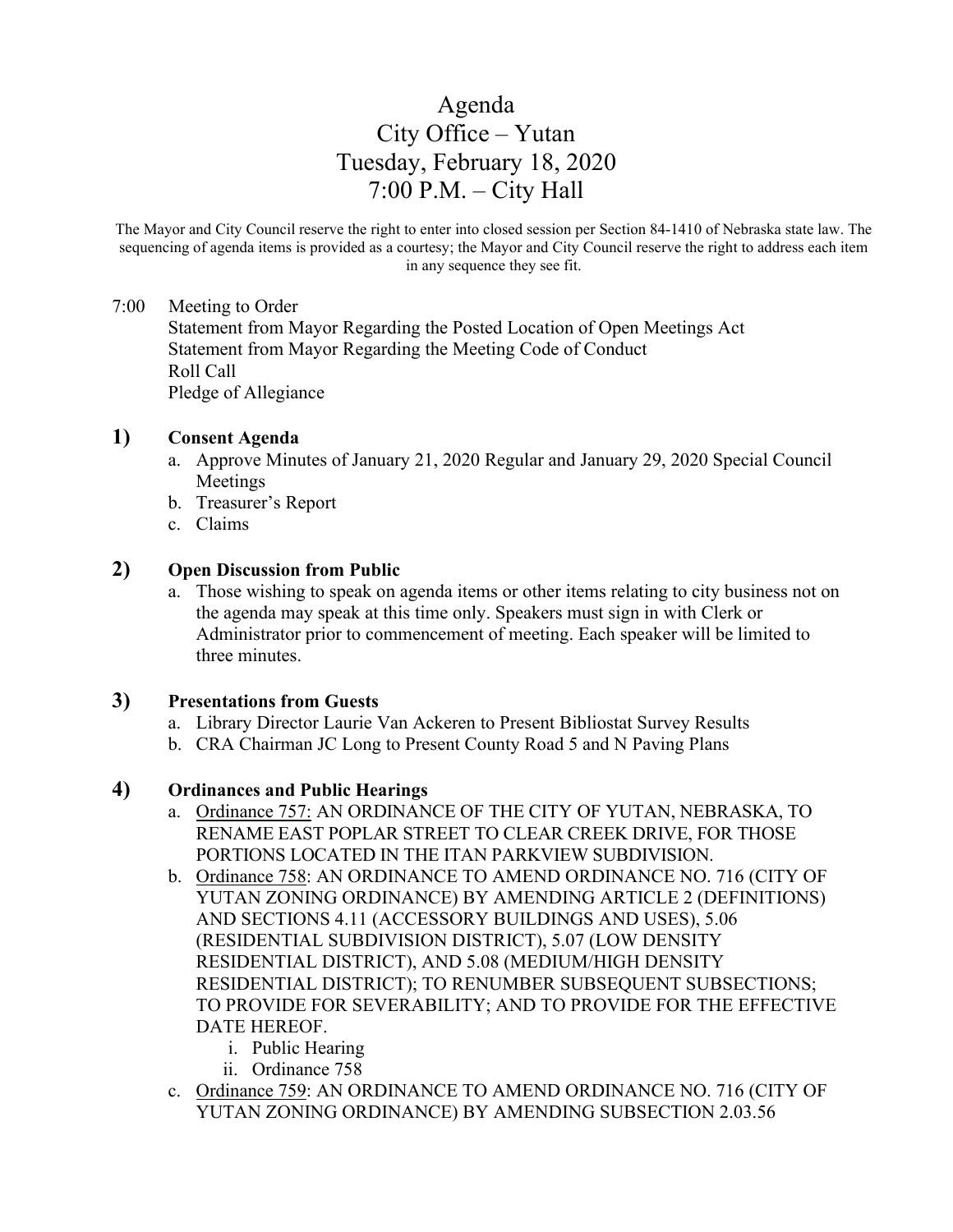(BUILDING, HEIGHT); TO PROVIDE FOR SEVERABILITY; AND TO PROVIDE FOR THE EFFECTIVE DATE HEREOF.

- i. Public Hearing
- ii. Ordinance 759
- d. Ordinance 760: AN ORDINANCE TO AMEND ORDINANCE NO. 716 (CITY OF YUTAN ZONING ORDINANCE) BY AMENDING SECTIONS 4.11 (ACCESSORY BUILDING AND USES) AND 5.06 (RS RESIDENTIAL SUBDIVISION DISTRICT); TO PROVIDE FOR SEVERABILITY; AND TO PROVIDE FOR THE EFFECTIVE DATE HEREOF.
	- i. Public Hearing
	- ii. Ordinance 760
- e. Conditional Use Permit for the Gathering Place to Operate a Church at 110 Vine St.
	- i. Applicant Presentation
	- ii. Staff Report
	- iii. Public Hearing

# **5) Resolutions**

- a. Resolution 2020-2: WHEREAS, The Gathering Place has applied for a Conditional Use Permit to operate a church in the B-2 Central Business District on Lots 12-16, Block 23 Original Town Yutan, located at 110 Vine Street.
- b. Resolution 2020-3: WHEREAS, certain municipalities and fire protection districts located in Saunders County, Nebraska desire to enter into an Interlocal cooperation agreement for the creation of a Mutual Finance Organization pursuant to Legislative Bill 1120, 1998.
- c. Resolution 2020-4: A Resolution of the City Council of the City of Yutan, Nebraska, Authorizing the Mayor to Sign an Interlocal Cooperation Agreement with Yutan Public Schools to Provide for Use of City of Yutan Equipment.

# **6) Other Action Items**

- a. Approval of Final Design and Bidding for Cedar Drive Overlay Project
- b. Approval of Property and Liability Insurance Policy Renewal for March 1, 2020 to February 28, 2021
- c. Special designated liquor license to Yutan Parent Teacher Organization for a trivia night fundraiser located at 520 County Road M, Yutan, NE 68073 on March 27th from 5:00 p.m. to 11:00 p.m.
- d. Authorization for City Staff to Purchase up to \$10,000 in Concrete for Hayes Field Sidewalk

## **7) Discussion Items**

- a. Discussion on Infrastructure Study Findings
- b. Discussion on Enforcement of Sidewalk Regulations
- c. Discussion on Splash Pad Concession Stand

# **8) Supervisor's Reports**

- a. Library
- b. Police Department
- c. Maintenance Department
- d. City Administrator